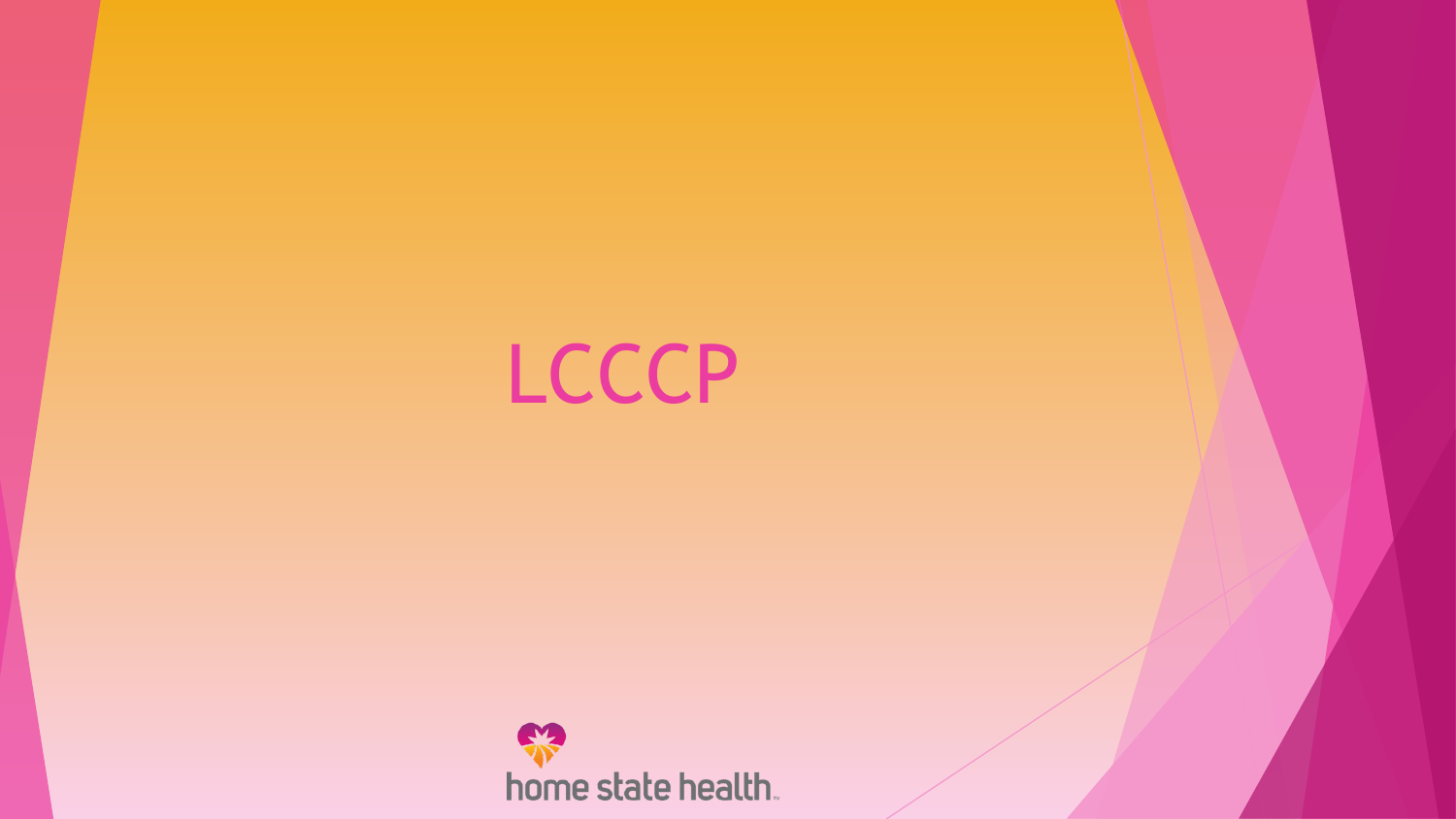## LCCCP Overview

- Local Community Care Coordination Program
- Goal of being patient centered and caring for the members utilizing the "whole" person philosophy for the most successful outcome
- Treat and assist member on medical, behavioral, social, and economical needs a holistic approach
- Closure of gaps of care
- Provide local community resources
- Provide active management of members and facilitate transition of care and tracking of referrals to help ensure a closed loop of information between all entities.

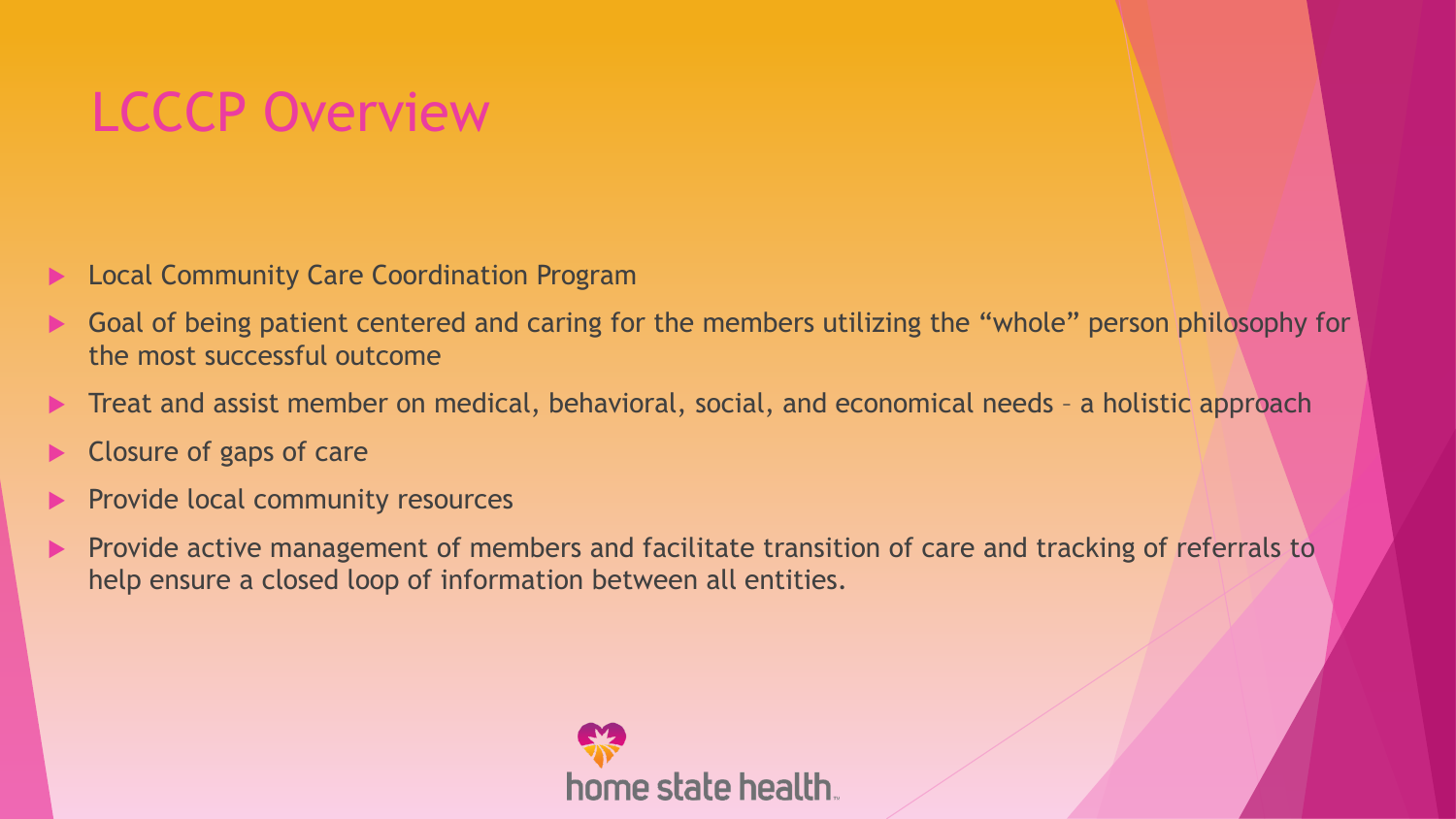## LCCCP Overview

A LCCCP needs to:

**Provide enhanced access, such as extended office hours outside** of 8 AM to 5 PM, open scheduling, and/or alternative communication such as telephonic options or web-based.

▶ Members enrolled in LCCCP are not eligible for the state's Health Home program **or** HSH CM services. Transition of care should be done between these services/entities. Members can opt out of LCCCP

home state health.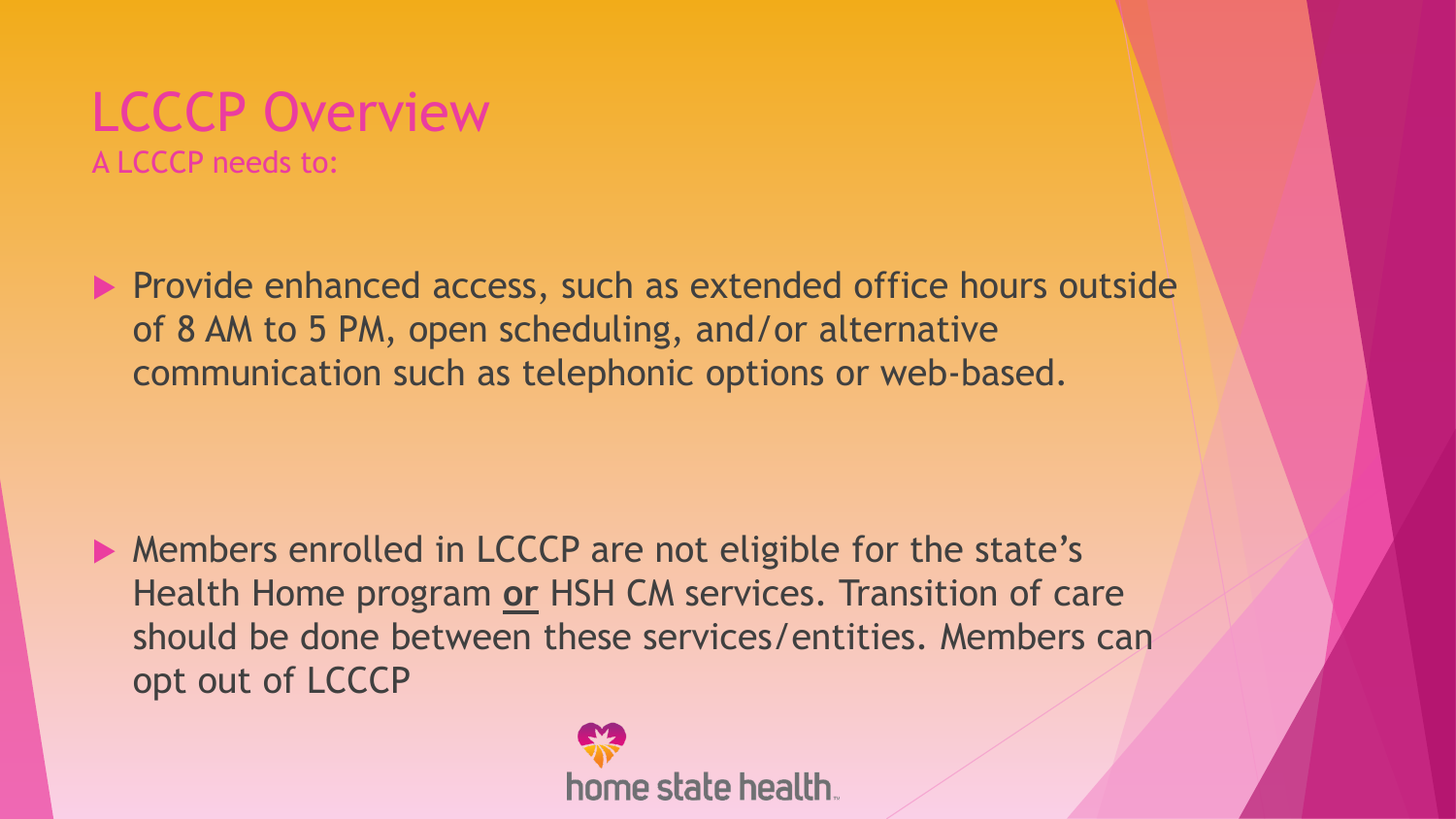## LCCCP Overview

A LCCCP needs to:

- $\blacktriangleright$  Practice evidence based medicine
- **Provide patient-centered care**
- ▶ Coordinate between all the healthcare providers utilized by the patient
- **Engage the member and/or family members to participate in decision** making process and provided feedback
- **Partake in continuous improvement in quality and performance** measures
- ▶ Utilize health information technology to support care delivery